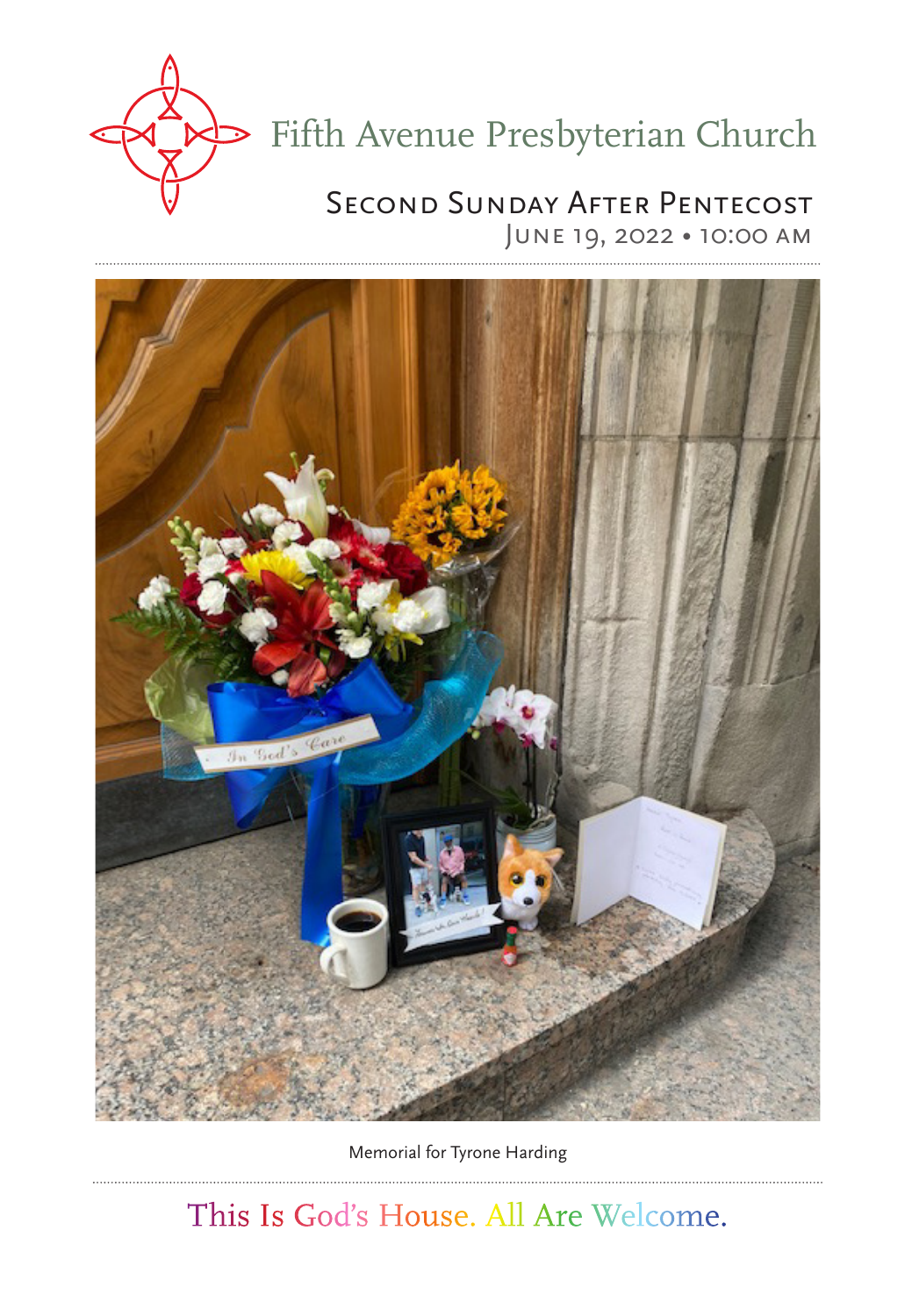# Welcome to Fifth Avenue Presbyterian Church Order of Worship

Whether you are visiting for the first time, or are a longtime member, we are blessed to have you with us.

The cover of this bulletin reads, "This Is God's House. All Are Welcome." We take these words seriously. We strive to be a community as diverse and hospitable as God's kingdom. We don't all look or act alike; God *knows* we don't all think alike. We don't all read the Bible the same way. We bring different questions, and we carry different burdens. But every Sunday, we worship together as one.

In this grand old church, we do Sunday morning in some pretty traditional (very Presbyterian) ways. We study the teachings and the actions of Jesus. We sing many of the same hymns our grandparents sang. Yet, in our preaching and our prayers, we wrestle with the challenges of the modern world. I hope your heart will hear something personal and relevant this morning—a word of comfort, a spur to action, a call to a deeper relationship with God.

After the service, please stick around. Introduce yourself to one of our clergy or someone at our Welcome Table. We have tons of programs and community groups to feed your soul and expand your spirit. Try one out. You never know—you just might be home!

> **Scott Black Johnston Senior Pastor**

#### **Welcome**

We'd love to connect! Please scan the QR code or fill out a Connect Card that you will find in your pew. You can fill it out online, or place the card into an offering plate, hand it to an usher, or drop it off at the Welcome Table (inside the Fifth Avenue entrance). The folks at the Welcome Table can provide you with information about our ministries and programs. Our Sanctuary Doors open at 9 am every Sunday.

#### **These May Help During the Service**

If you would like a large-print bulletin, please ask an usher.

#### **Welcoming Children**

Children are always welcome in worship! Families are welcome to sit anywhere in the Sanctuary, but you may want to take advantage of the first 10 rows on the far north side, which we have equipped for families with young children. You will find children's Bibles and children's worship bulletins in the pews, as well as easy access to our Family Room, located just outside the Sanctuary. We also provide childcare for infants and toddlers from 9:30 am until 11:30 am in the LaDane Williamson Christian Education Center. Learn more about our Family Ministries at *fapc.org.*

#### **Worship Resources Online**

Head to *fapc.org* for information about future worship services. Our weekly video service, Light, Leaven & Salt, is available throughout the week at *fapc.org/worship*. This morning's Prayers of the People can be found at *fapc.org/pray.*

#### **Parking**

We have a parking arrangement with the garage at 51 W. 56th St. For \$16, you may park for up to three hours, seven days a week. Ask for discount coupons at the 55th Street reception desk.

In response to Covid-19, Fifth Avenue Presbyterian Church recommends that **all in-person worshippers be fully vaccinated and boosted. If you are experiencing cold or flu symptoms, we ask you to "love your neighbors" by staying at home and worshipping via Livestream.**

**We provide mask-required and mask-optional areas in our Sanctuary. Please ask an usher if you have any questions.**

#### *As the Prelude begins, we invite you into a period of quiet reflection as we prepare for worship. Please silence all electronic devices and do not take flash photos during the service. We ask that you properly wear a mask at all times.*

| * CALL TO WORSHIP<br>Trustee Joanna McNurlen<br>Come as you are.<br>One:<br>All:<br>Come burdened, Come joyful;<br>Come wanting, Come full;<br>One:<br>All:<br>Come driven, Come drifting;<br>One:<br>Come broken, Come mending;<br>All:<br>Come worried, Come wondering.<br>Wherever our heads<br>One:<br>and our hearts are this morning,<br>All:<br>Christ welcomes us here.<br>The Spirit calls: "Come, Children of God."<br>One:<br>All:<br>Let us worship!<br>We Praise You, O God<br>$*$ Hymn 612<br>* CALL TO CONFESSION<br>The Rev. Dr. Jonah So<br>Merciful God, we confess that we have sinned against you<br>* PRAYER OF CONFESSION<br>in thought, word and deed, by what we have done,<br>and by what we have left undone.<br>We have not loved you with our whole heart;<br>we have not loved our neighbors as ourselves.<br>In your mercy, forgive what we have been,<br>help us amend what we are, and direct what we shall be,<br>so that we may delight in your will, and walk in your ways,<br>to the glory of your holy name.<br>Silent Reflection and Confession<br>(Cantor sings once; then the congregation sings once.)<br>*<br><b>SUNG RESPONSE</b><br>Take,<br>O<br>take me<br>out what<br>as<br>am;<br>sum - mon<br>live<br>be;<br>and<br>set<br>your<br>seal<br>heart<br>in<br>up - on<br>my | II. Lento<br>I. Vivace | Trio Sonata no. 6 in G major, BWV 530 · J.S. Bach (1685-1750) |
|--------------------------------------------------------------------------------------------------------------------------------------------------------------------------------------------------------------------------------------------------------------------------------------------------------------------------------------------------------------------------------------------------------------------------------------------------------------------------------------------------------------------------------------------------------------------------------------------------------------------------------------------------------------------------------------------------------------------------------------------------------------------------------------------------------------------------------------------------------------------------------------------------------------------------------------------------------------------------------------------------------------------------------------------------------------------------------------------------------------------------------------------------------------------------------------------------------------------------------------------------------------------------------------------------------------------------|------------------------|---------------------------------------------------------------|
|                                                                                                                                                                                                                                                                                                                                                                                                                                                                                                                                                                                                                                                                                                                                                                                                                                                                                                                                                                                                                                                                                                                                                                                                                                                                                                                          |                        |                                                               |
|                                                                                                                                                                                                                                                                                                                                                                                                                                                                                                                                                                                                                                                                                                                                                                                                                                                                                                                                                                                                                                                                                                                                                                                                                                                                                                                          |                        |                                                               |
|                                                                                                                                                                                                                                                                                                                                                                                                                                                                                                                                                                                                                                                                                                                                                                                                                                                                                                                                                                                                                                                                                                                                                                                                                                                                                                                          |                        |                                                               |
|                                                                                                                                                                                                                                                                                                                                                                                                                                                                                                                                                                                                                                                                                                                                                                                                                                                                                                                                                                                                                                                                                                                                                                                                                                                                                                                          |                        |                                                               |
|                                                                                                                                                                                                                                                                                                                                                                                                                                                                                                                                                                                                                                                                                                                                                                                                                                                                                                                                                                                                                                                                                                                                                                                                                                                                                                                          |                        |                                                               |
|                                                                                                                                                                                                                                                                                                                                                                                                                                                                                                                                                                                                                                                                                                                                                                                                                                                                                                                                                                                                                                                                                                                                                                                                                                                                                                                          |                        |                                                               |
|                                                                                                                                                                                                                                                                                                                                                                                                                                                                                                                                                                                                                                                                                                                                                                                                                                                                                                                                                                                                                                                                                                                                                                                                                                                                                                                          |                        |                                                               |
|                                                                                                                                                                                                                                                                                                                                                                                                                                                                                                                                                                                                                                                                                                                                                                                                                                                                                                                                                                                                                                                                                                                                                                                                                                                                                                                          |                        |                                                               |
|                                                                                                                                                                                                                                                                                                                                                                                                                                                                                                                                                                                                                                                                                                                                                                                                                                                                                                                                                                                                                                                                                                                                                                                                                                                                                                                          |                        |                                                               |
|                                                                                                                                                                                                                                                                                                                                                                                                                                                                                                                                                                                                                                                                                                                                                                                                                                                                                                                                                                                                                                                                                                                                                                                                                                                                                                                          |                        |                                                               |
|                                                                                                                                                                                                                                                                                                                                                                                                                                                                                                                                                                                                                                                                                                                                                                                                                                                                                                                                                                                                                                                                                                                                                                                                                                                                                                                          |                        |                                                               |
|                                                                                                                                                                                                                                                                                                                                                                                                                                                                                                                                                                                                                                                                                                                                                                                                                                                                                                                                                                                                                                                                                                                                                                                                                                                                                                                          |                        |                                                               |
|                                                                                                                                                                                                                                                                                                                                                                                                                                                                                                                                                                                                                                                                                                                                                                                                                                                                                                                                                                                                                                                                                                                                                                                                                                                                                                                          |                        |                                                               |
|                                                                                                                                                                                                                                                                                                                                                                                                                                                                                                                                                                                                                                                                                                                                                                                                                                                                                                                                                                                                                                                                                                                                                                                                                                                                                                                          |                        |                                                               |
|                                                                                                                                                                                                                                                                                                                                                                                                                                                                                                                                                                                                                                                                                                                                                                                                                                                                                                                                                                                                                                                                                                                                                                                                                                                                                                                          |                        |                                                               |
|                                                                                                                                                                                                                                                                                                                                                                                                                                                                                                                                                                                                                                                                                                                                                                                                                                                                                                                                                                                                                                                                                                                                                                                                                                                                                                                          |                        |                                                               |
|                                                                                                                                                                                                                                                                                                                                                                                                                                                                                                                                                                                                                                                                                                                                                                                                                                                                                                                                                                                                                                                                                                                                                                                                                                                                                                                          |                        |                                                               |
|                                                                                                                                                                                                                                                                                                                                                                                                                                                                                                                                                                                                                                                                                                                                                                                                                                                                                                                                                                                                                                                                                                                                                                                                                                                                                                                          |                        |                                                               |
|                                                                                                                                                                                                                                                                                                                                                                                                                                                                                                                                                                                                                                                                                                                                                                                                                                                                                                                                                                                                                                                                                                                                                                                                                                                                                                                          |                        |                                                               |
|                                                                                                                                                                                                                                                                                                                                                                                                                                                                                                                                                                                                                                                                                                                                                                                                                                                                                                                                                                                                                                                                                                                                                                                                                                                                                                                          |                        | shall                                                         |
|                                                                                                                                                                                                                                                                                                                                                                                                                                                                                                                                                                                                                                                                                                                                                                                                                                                                                                                                                                                                                                                                                                                                                                                                                                                                                                                          |                        |                                                               |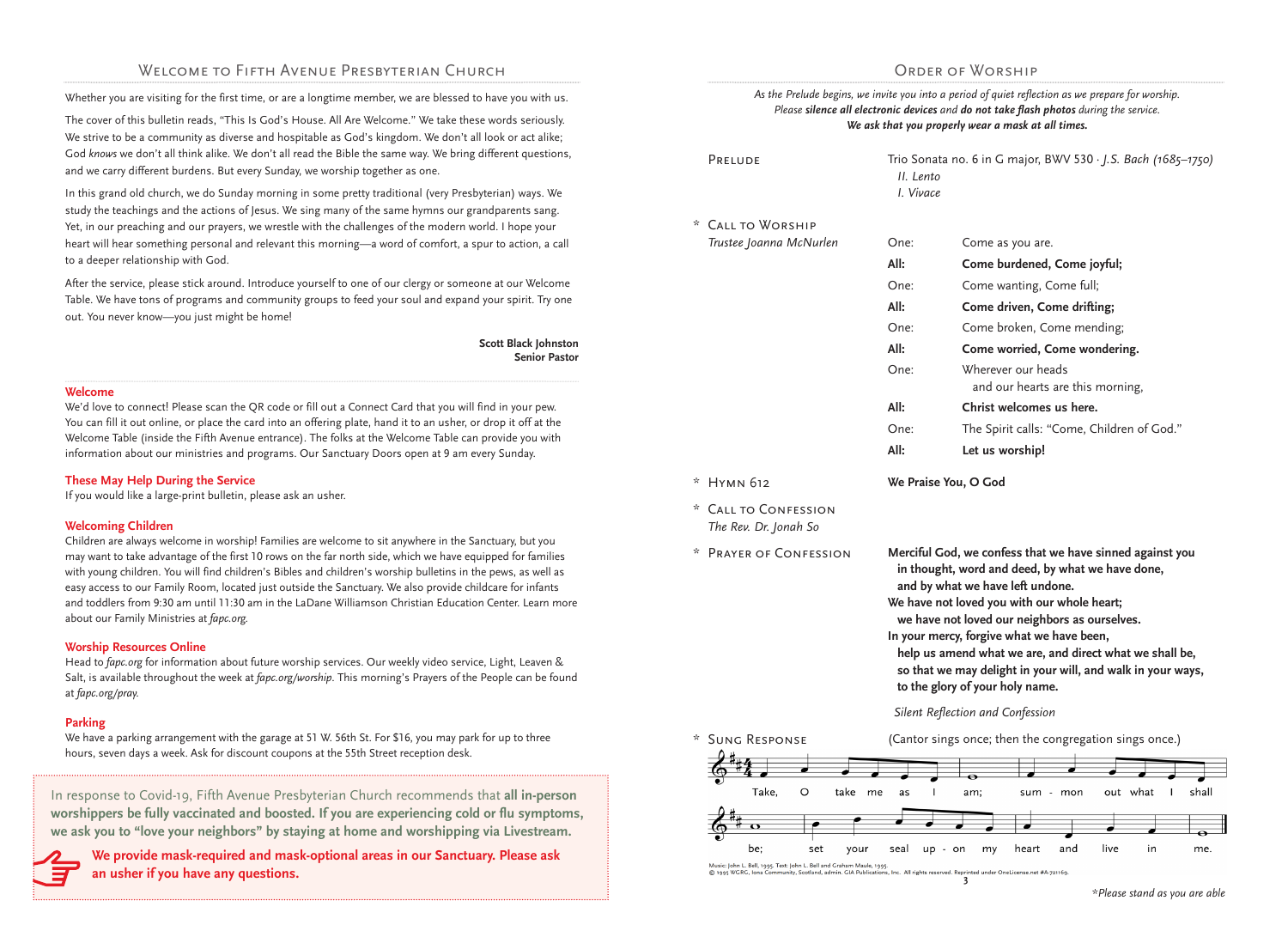| * ASSURANCE OF PARDON                                                                                                                                                                                                                                                                                                                                                                                          |                                                                                                                                                                                                                                                                                                                                                                                                                                 | <b>SCRIPTURE LESSON</b>                                          |                                                                                                                                                                                                                       | 2 Corinthians 5:16-20                                                                                                                                                                                                                                                                                                                                                                                                                                                                                                                                                                                                                                                                                         |
|----------------------------------------------------------------------------------------------------------------------------------------------------------------------------------------------------------------------------------------------------------------------------------------------------------------------------------------------------------------------------------------------------------------|---------------------------------------------------------------------------------------------------------------------------------------------------------------------------------------------------------------------------------------------------------------------------------------------------------------------------------------------------------------------------------------------------------------------------------|------------------------------------------------------------------|-----------------------------------------------------------------------------------------------------------------------------------------------------------------------------------------------------------------------|---------------------------------------------------------------------------------------------------------------------------------------------------------------------------------------------------------------------------------------------------------------------------------------------------------------------------------------------------------------------------------------------------------------------------------------------------------------------------------------------------------------------------------------------------------------------------------------------------------------------------------------------------------------------------------------------------------------|
| $\star$<br>RESPONSE OF PRAISE<br>Hal<br>le<br>lu<br>$\sim$<br>$\sim$                                                                                                                                                                                                                                                                                                                                           | jah,<br>hal<br>jah!<br>le<br>lul<br>$\sim$<br>$\sim$                                                                                                                                                                                                                                                                                                                                                                            | be reconciled to God.                                            |                                                                                                                                                                                                                       | From now on, therefore, we regard no one from a human point of view; even though we once<br>knew Christ from a human point of view, we know him no longer in that way. So if anyone is in<br>Christ, there is a new creation: everything old has passed away; see, everything has become new!<br>All this is from God, who reconciled us to himself through Christ, and has given us the ministry<br>of reconciliation; that is, in Christ God was reconciling the world to himself, not counting their<br>trespasses against them, and entrusting the message of reconciliation to us. So we are ambas-<br>sadors for Christ, since God is making his appeal through us; we entreat you on behalf of Christ, |
| lu<br>Hal<br>le                                                                                                                                                                                                                                                                                                                                                                                                | jah,<br>hal<br>le<br>jah!<br>١٦.                                                                                                                                                                                                                                                                                                                                                                                                |                                                                  | One:<br>All:                                                                                                                                                                                                          | This is the Word of God; for the People of God.<br>Thanks be to God.                                                                                                                                                                                                                                                                                                                                                                                                                                                                                                                                                                                                                                          |
| Hal<br>le<br>$\sim$                                                                                                                                                                                                                                                                                                                                                                                            | jah,<br>hal<br>jah,<br>- jah!<br>le<br>lu<br>lu<br>$\sim$<br>$\sim$                                                                                                                                                                                                                                                                                                                                                             | <b>SERMON</b><br>The Rev. Dr. Scott Black Johnston               |                                                                                                                                                                                                                       | "The View From Here, Part XV"                                                                                                                                                                                                                                                                                                                                                                                                                                                                                                                                                                                                                                                                                 |
| Music: George Mxadana                                                                                                                                                                                                                                                                                                                                                                                          | © WGRG, Iona Community, Scotland, admin. GIA Publications, Inc. All rights reserved. Reprinted under OneLicense.net #A-721169.                                                                                                                                                                                                                                                                                                  | * AFFIRMATION OF FAITH                                           |                                                                                                                                                                                                                       | A Brief Statement of Faith, Presbyterian Church (USA)                                                                                                                                                                                                                                                                                                                                                                                                                                                                                                                                                                                                                                                         |
| PASSING OF THE PEACE<br>LITANY OF PARTING<br>ANNOUNCEMENTS<br>SOLO                                                                                                                                                                                                                                                                                                                                             | The peace of Christ be with you.<br>One:<br>All:<br>And also with you.<br>All:<br>May God be with you there.<br>Children:<br>May God be with you here.<br>Children (pre-K through fifth grade) are invited to exit the Sanctuary for Children's Church.<br>If this is your child's first time at Fifth Avenue, please come downstairs with them.<br>The Lord is My Shepherd · Ruth Watson Henderson (b. 1932)<br>Text: Psalm 23 |                                                                  |                                                                                                                                                                                                                       | In a broken and fearful world<br>the Spirit gives us courage to pray without ceasing,<br>to witness among all peoples to Christ as Lord and Savior,<br>to unmask idolatries in Church and culture,<br>to hear the voices of peoples long silenced,<br>and to work with others for justice, freedom and peace.<br>In gratitude to God, empowered by the Spirit,<br>we strive to serve Christ in our daily tasks<br>and to live holy and joyful lives,<br>even as we watch for God's new heaven and new earth,<br>praying, "Come, Lord Jesus!" Amen.                                                                                                                                                            |
|                                                                                                                                                                                                                                                                                                                                                                                                                | The Lord is my shepherd, I shall not want;                                                                                                                                                                                                                                                                                                                                                                                      | * HYMN 475                                                       |                                                                                                                                                                                                                       | Come, Thou Fount of Every Blessing                                                                                                                                                                                                                                                                                                                                                                                                                                                                                                                                                                                                                                                                            |
| He maketh me to lie down in green pastures.<br>He leadeth me beside the still waters,<br>He restoreth my soul.<br>He leadeth me in the paths of righteousness for his name's sake.<br>Yea, though I walk through the valley of the shadow of death,<br>I will fear no evil; for thou art with me:<br>Thy rod and thy staff they comfort me.<br>Thou preparest a table before me in the presence of my enemies; |                                                                                                                                                                                                                                                                                                                                                                                                                                 | PRAYERS OF THE PEOPLE<br>The Rev. Kate Dunn<br>THE LORD'S PRAYER | Our Father, who art in heaven, hallowed be thy name.<br>Thy kingdom come, thy will be done, on earth as it is in heaven.<br>Give us this day our daily bread,<br>and forgive us our debts, as we forgive our debtors. |                                                                                                                                                                                                                                                                                                                                                                                                                                                                                                                                                                                                                                                                                                               |
|                                                                                                                                                                                                                                                                                                                                                                                                                | Thou anointest my head with oil,<br>My cup runneth over.<br>Surely goodness and mercy shall follow me all the days of my life;<br>And I will dwell in the house of the Lord forever.                                                                                                                                                                                                                                            | <b>CALL TO GIVE</b>                                              | Amen.                                                                                                                                                                                                                 | And lead us not into temptation, but deliver us from evil.<br>For thine is the kingdom and the power and the glory forever.                                                                                                                                                                                                                                                                                                                                                                                                                                                                                                                                                                                   |

Prayer for Illumination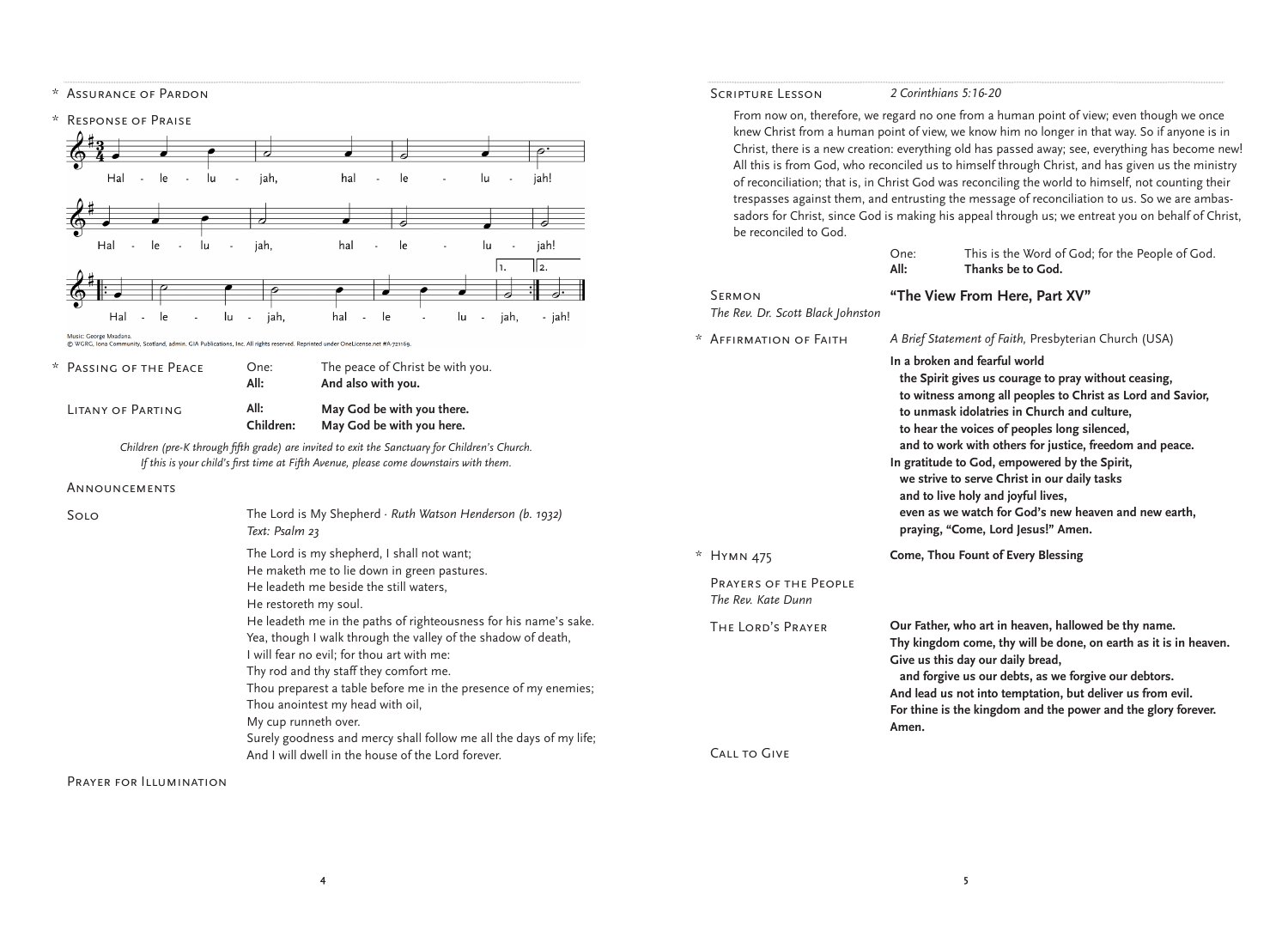|                                                                                                                                    | <b>OFFERTORY SOLO</b> | Jesus, the Very Thought of Thee · Eric H. Thiman (1900-1975)<br>Text by Bernard of Clairvaux (1090-1153), trans. E. Caswall                                                                                                                                          |
|------------------------------------------------------------------------------------------------------------------------------------|-----------------------|----------------------------------------------------------------------------------------------------------------------------------------------------------------------------------------------------------------------------------------------------------------------|
|                                                                                                                                    |                       | Jesus, the very thought of Thee with sweetness fills my breast;<br>But sweeter far Thy face to see, and in Thy presence rest.<br>Nor voice can sing, nor heart can frame, nor can the memory find<br>A sweeter sound than Thy blest name, O Savior of mankind.       |
|                                                                                                                                    |                       | O Hope of every contrite heart, O Joy of all the meek,<br>To those who fall how kind Thou art,<br>How good to those who seek!<br>But what to those who find?<br>Ah, this nor tongue nor pen can show;<br>The love of Jesus, what it is none but His loved ones know. |
|                                                                                                                                    |                       | Jesu, our only joy be Thou, as Thou our prize wilt be;<br>Jesu, be Thou our glory now, and through eternity.                                                                                                                                                         |
| $\star$                                                                                                                            | DOXOLOGY              | Praise God, from whom all blessings flow;<br>Praise God, all creatures here below;<br>Praise God above, ye heavenly host;<br>Praise Father, Son, and Holy Ghost.<br>Amen.                                                                                            |
|                                                                                                                                    | * OFFERTORY PRAYER    |                                                                                                                                                                                                                                                                      |
|                                                                                                                                    | * HYMN 295            | Go to the World!                                                                                                                                                                                                                                                     |
|                                                                                                                                    | * BENEDICTION         |                                                                                                                                                                                                                                                                      |
|                                                                                                                                    | <b>POSTLUDE</b>       | Jauchz, Erd' und Himmel, Juble! ("Rejoice and Shout, Heaven and<br>Earth"), op. 67, no. 15 · Max Reger (1873-1916)                                                                                                                                                   |
| The ministry of music this morning is offered by<br>Dr. Ryan Jackson, William S. Perper Director of Music and Fine Arts Ministries |                       |                                                                                                                                                                                                                                                                      |

### *If You Are in Need of Prayer*

Deacons (wearing white stoles) are available to pray with you after the service. Your prayers are confidential unless you request that they be shared with our Congregational Care staff. You may also complete a prayer request card (available in the pews and at the entrances) and place it in the offering plate or hand to an usher. You may submit prayer requests online at *fapc.org/prayer-requests*.

\*\*\*

#### *Please pray for:*

Candy Asman, Neta Beberino, Helen Betzaia, Becky Bjornstad, Benjamin Bradley, Bill Brown Britta Cabanos, Ella Calderon, Pastor Toribio Cajiuat, Phoebe Chiu, Sookjoong Choi Dr. Johanna Cook, Edna Craddock, William Cuffee, Athanassia Doucas, Sherian Edgreen David Elissa and Barbara Mitchell, Michael Elissa, Narmella Elissa, Sterling Gillis IV Wanda Roush Hannan, Christopher Henderson, Maggie Hendrix, Juliet Kaldanie Susan Kempler, Frederick Loomis, Louis Sterling King, Ceciwa Khonje, Richard J. Lawson Mary Lowry, Lauren Ma, Keiko Matsuzaki, The McCall Family, Phyllis Oblander, Jeanne Pape Dexter Ramcharan, Pauline Sample, Robert Scheuer, Tshombe Selby, Taylor Shultz, Brian Smith Rosabelle Smith, Spencer Robert Smith, Frieda Sompotan, Rocco Tannehill, Harold Tither Susan Tobiason, Betty Ty, Henny Waisapy, Warren White, Suzanne Wilks, Sylvia Winrich Deborah Wurgler, Doris Wurgler

\*\*\*

#### *Faithful Departed:*

June 2, 2022: Irene Bell—beloved aunt of Hannah Bell.

June 13, 2022: Tyrone Harding—beloved friend of Fifth Avenue Presbyterian Church.

If you would like to add a name to the church prayer list or the list of faithful departed, please contact Kristia Tolode (*congregationalcare@fapc.org,* 212.247.0490 ext 3007).

Dr. Patrick Kreeger, *Associate Organist •* Rachel Mikol, *Soprano*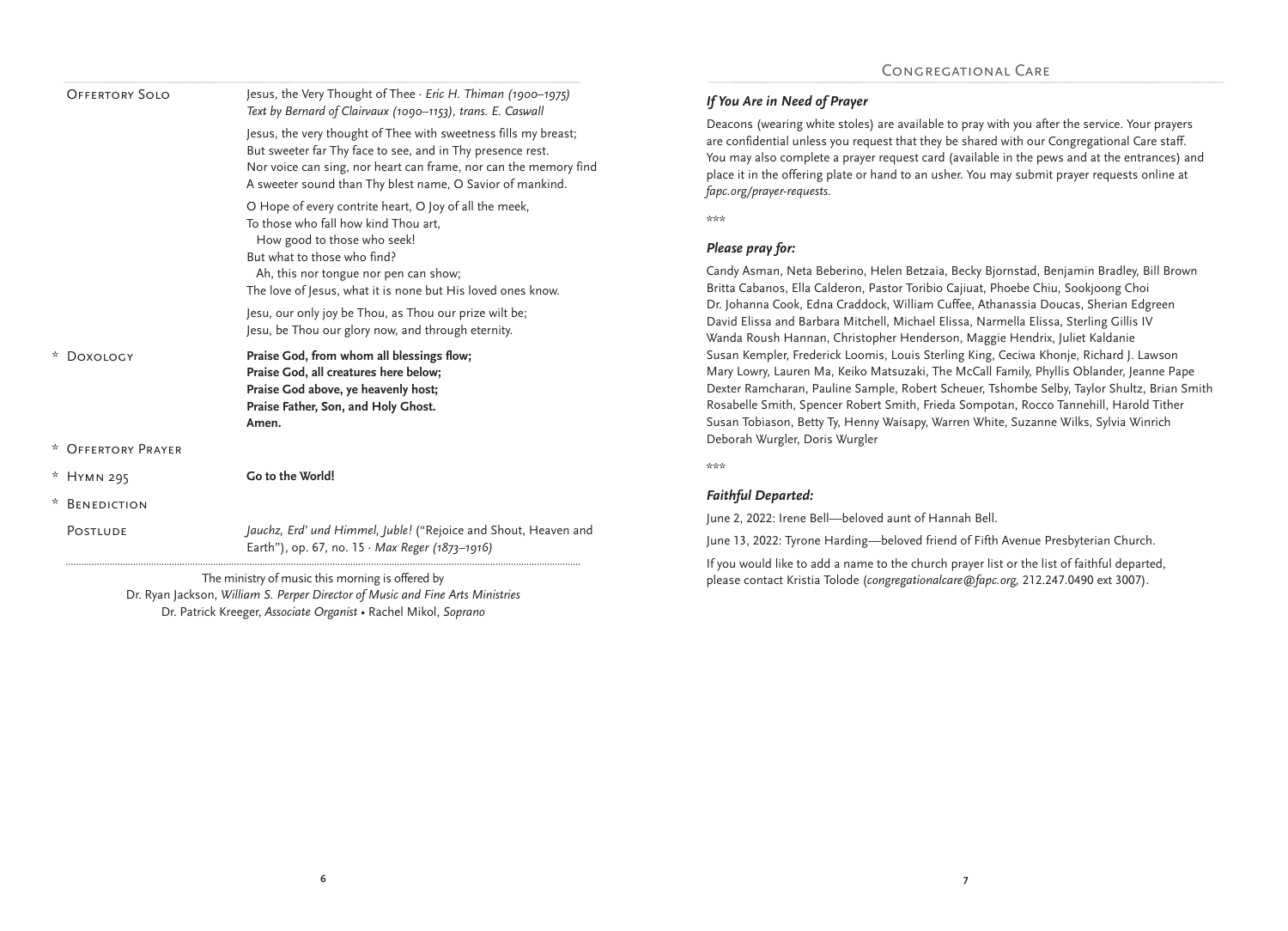# Calendar of Events

| Today       |                                                                                                                                                                                                                                                                                                                   |
|-------------|-------------------------------------------------------------------------------------------------------------------------------------------------------------------------------------------------------------------------------------------------------------------------------------------------------------------|
| 9:30 am     | Little Lambs Nursery. LaDane Williamson Christian Education Center.                                                                                                                                                                                                                                               |
| 10:15 am    | Childrens Church. LaDane Williamson Christian Education Center.                                                                                                                                                                                                                                                   |
| 11:15 am    | Coffee Hour. The Weber Terrace. Join us after worship for a cup of coffee and an<br>opportunity to chat with clergy and friends.                                                                                                                                                                                  |
| This Week   |                                                                                                                                                                                                                                                                                                                   |
| Tue June 21 | Employment Advisory: What Happens to Your Resume after You Send It?<br>6:15 pm $\cdot$ Zoom Meeting. Join us for a panel of those on the inside and learn<br>how job applications are received. Register at fapc.org/events.                                                                                      |
| Thu June 23 | Downtown Pride Walking Tour. 6:30 pm · Christopher Park. Join FAYA for a<br>private downtown walking tour of historic LGBTQ+ landmarks. Register at<br>fapc.org/events.                                                                                                                                           |
| Fri June 24 | Women's Summer Sabbath Retreat. 6 pm · Community of St. John Baptist.<br>Join us for our annual Women's Summer Sabbath!                                                                                                                                                                                           |
| Sat June 25 | Meals on Heels Volunteers Needed. 8:30 am · Bonnell Hall. Join us for weekly<br>meal preparation and delivery to homebound seniors. Advance signup is<br>required by emailing moh@fapc.org.                                                                                                                       |
|             | Women's Summer Sabbath. St. John Baptist in Mendham, NJ.                                                                                                                                                                                                                                                          |
| Coming Up   |                                                                                                                                                                                                                                                                                                                   |
| Sat July 9  | FAYA Beach Day. 11 am · Rockaway Beach. All those in their 20s and 30s are<br>welcome. Want to know more? E-mail youngadults@fapc.org.                                                                                                                                                                            |
| Sun July 10 | Believing & Belonging: Digital New Member Class, Session 1. 2 pm EDT<br>Zoom. Led by the Rev. Sarah A. Speed. Visit fapc.org/events.                                                                                                                                                                              |
| Sun July 17 | Letters to Martin: Meditations on Democracy in Black America. 7 pm EDT ·<br>Webinar. Dr. Randal Jelks will join us to share about his new book. Sign up at<br>fapc.org/events.                                                                                                                                    |
|             | Believing & Belonging: Digital New Member Class, Session 2. 2 pm EDT<br>Zoom. Led by the Rev. Sarah A. Speed. Visit fapc.org/events.                                                                                                                                                                              |
| Sun July 24 | Fifth Avenue Youth Trip. 7 am · Baltimore, Maryland.                                                                                                                                                                                                                                                              |
| Sat July 30 | FAYA Long Island City Brewery Tour. 4 pm · Long Island City, Queens. Join Fifth<br>Avenue Young Adults and taste test local brews.                                                                                                                                                                                |
|             | <b>If <math>\mathbf{r}</math></b> and $\mathbf{r}$ and $\mathbf{r}$ are $\mathbf{r}$ and $\mathbf{r}$ are $\mathbf{r}$ and $\mathbf{r}$ are $\mathbf{r}$ and $\mathbf{r}$ are $\mathbf{r}$ and $\mathbf{r}$ are $\mathbf{r}$ and $\mathbf{r}$ are $\mathbf{r}$ and $\mathbf{r}$ are $\mathbf{r}$ and $\mathbf{r}$ |

**Sun Aug 7 Housing Advocacy Day.** 12 pm  $\cdot$  Join us for a housing advocacy event.

#### *Next Sunday • Third Sunday of Pentecost* "This is for You" • Act 8:26-40

*The Rev. Sarah A. Speed, preaching.*

#### **Fifth Avenue Wall of Lament**

God help us." These words echoed through a May 25, 2022 prayer offered by Senior Pastor Scott Black Johnston in response to the school shooting in Uvalde, Texas. Since this date, there have been additional mass shootings in various places across our country. Join Fifth Avenue as we focus our thoughts, prayers and action on taking a faithful stand against gun violence and committing to work for healthy change. Visit the Chesnut Gallery to view Fifth Avenue's newly installed "Wall of Lament" and to explore how you can become involved.

#### **June is National Pride Month**

**Exhibit.** Visit the Chesnut Gallery for a Pride exhibit that features affirmations of God's love for the LGBTQ+ community. This exhibit also includes statistics that remind us of the work still needed for equality. **Worship.** On Sunday, June 26 we invite everyone to wear their boldest colors to worship. This rainbow of color in our Fifth Avenue pews is just one way that our church celebrates that all belong here. **Explore.** Join FAYA (Fifth Avenue Young Adults) this Thursday, June 23 for a private downtown walking tour of historic LGBTQ+ landmarks in New York City. This event is led by Pride NYC. Tickets are \$25. Visit *fapc.org/events* to register.

#### **Donate Now to the Fifth Avenue Kitchen Campaign**

Seven days a week, the Fifth Avenue kitchen is a critical part of how this church lives out Christ's challenge to extend hospitality and care to those who hunger. Currently, this very busy room in our church is in a sorry state. The disrepair and limitations of our aged appliances and the kitchen's underlying plumbing and electrical systems hamper the preparation of meals on a large-scale basis.

Members of Fifth Avenue's Property Committee (working with Meals on Heels and Roxo Events) have developed plans for a renovation. The estimated cost for renovating the church's commercial grade kitchen (including new flooring, plumbing, fire suppression and appliances) is \$520,000. The Trustees have reviewed bids for the work and have selected the lowest bid from a contractor with an excellent track record. This project is expected to begin in October of 2022. Here is the good news: Thanks to anonymous donations, we are currently at \$226K raised toward the goal of \$520K! There are three easy ways that you can participate in the Kitchen Campaign:

- Visit *fapc.org/kitchen* and click the Donate Here button.
- Mail a check for the Kitchen Campaign to the Church Business office.
- Call the Church Business Office at 212.247.0490 ext 3044 and make your commitment over the phone to our Director of Finance, Richard Schexnider.

Thank you for your support and your investment in Fifth Avenue's future.

#### **Believing & Belonging: Digital New Member Class, July 10 and July 17.**

Have you been looking for a place to belong, a way to grow deeper in your faith, or a community to call home? Join Rev. Sarah Speed for two online Believing & Belonging new member classes. Learn more at *fapc.org/events.* 

#### **Sign Up for Fifth Avenue Kids Camp**

Join us from Monday, Aug. 1– Friday, Aug. 5. Each morning, we will be on a roll with God in our Food Truck Party, filled with games, crafts, music, Bible stories and more! For a preview of Kids Camp join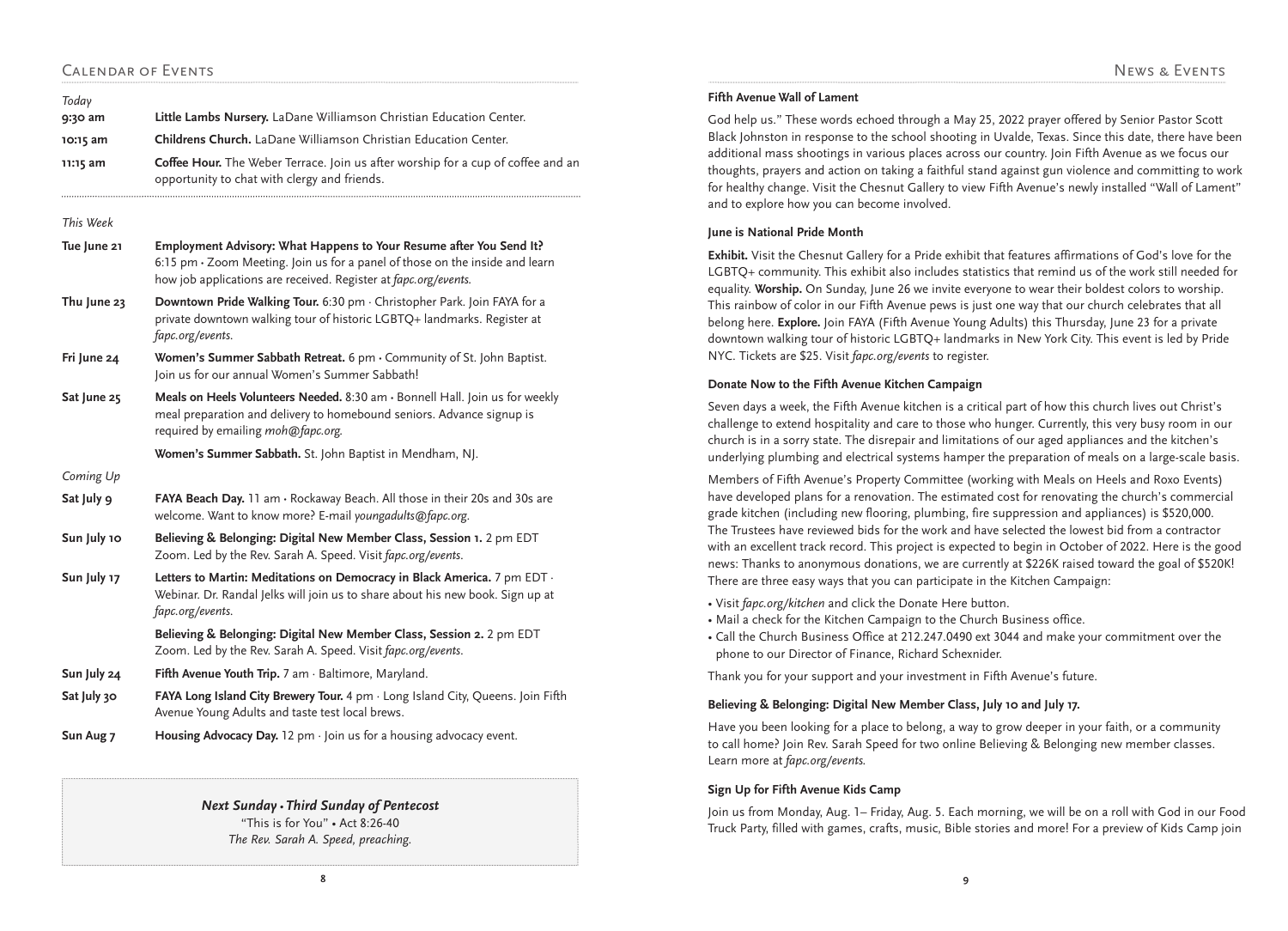## Officers by Class

#### **The Session**

The Rev. Dr. Scott Black Johnston, *Moderator* **⋅** The Rev. Dr. Jonah So, Executive Pastor Porter Binks, Clerk of Session **⋅** John Wyatt, Assistant Clerk of Session The Rev. Werner Ramirez, Associate Pastor **⋅** The Rev. Sarah Speed, Associate Pastor

| Class of 2023          |
|------------------------|
| Porter Binks           |
| Bryn Hartzell          |
| Jake Myers             |
| Patrick Obeng-Frimpong |
| Spencer Roberson       |
| Emily Sytsma           |
| Jama Toung             |
|                        |

Class of 2024 Jill Borrero Mae Cheng- PaVon Bruni Fernandez Paul Griggs Claire Kedeshian John Kern William Stone John Wyatt Class of 2025 Eric Daniels Ann Marie Koehler Sara Rodgers Chris Rogers Janeen A. Sarlin Meg Sheehan Sylvia Winrich

#### **The Board of Deacons**

Matt Roush, *Moderator* **⋅** Emi Iwaida, *Vice Moderator* **⋅** Carolyn Ferguson, *Secretary* Shane Markstrum, *Treasurer*

| Class of 2023     | Class of 2024          | Class of 2025    |
|-------------------|------------------------|------------------|
| Ed Fagan          | Jennica Carmona        | Kirsten Aiello   |
| Carolyn Ferguson  | Greg Dow               | Kelly Baer       |
| Emi Iwaida        | Joann Harrah           | Jessica Carmona  |
| Lori Lauman       | Beverly Elmyra Johnson | Hope Griggs      |
| Marco Michael     | Lydia Kalmen           | Jane Henn        |
| Glenda Moreland   | Shane Markstrum        | Sarah McKoy      |
| Bryan Rombot      | Auguste Nipabi         | Jeannine Rodgers |
| Matt Roush        | Joyce Nolen            | Chad Schepp      |
| Vijay Wijesundera | Branden Wang           | Dicky Tuwaidan   |
|                   | Lynn Wishart           | Arthur Wong      |

#### **The Board of Trustees**

Carol Kenney, *President* **⋅** Ken Henderson, *Vice President* **⋅** Janet Otto, *Secretary* Glenn Hubbard, *Treasurer* **⋅** Alyce Andrews, *Assistant Treasurer*

| Class of 2023    | Class of 2024  | Class of 2025   |
|------------------|----------------|-----------------|
| Christian Bailey | Alyce Andrews  | Susan Cersovsky |
| Amy Chung        | Paula Berry    | Jose Guardado   |
| David Clark      | Bob Henn       | Ken Henderson   |
| Carol Kenney     | Glenn Hubbard  | Joanna McNurlen |
| Jimmy Liu        | Daniel Krueger | Jeff Rowbottom  |
| Janet Otto       |                | Mark Snyder     |

### **CLERGY & STAFF**



**The Rev. Dr. Scott Black Johnston** *Senior Pastor* **The Rev. Dr. Jonah So** *Executive Pastor*  **The Rev. Werner Ramirez** *Associate Pastor for Congregational Care & Family Ministries* **The Rev. Sarah A. Speed** *Associate Pastor for Young Adults & Membership \*\*\**

# The Rev. Kate Dunn, *Parish Visitor*

The Rev. Dr. Patricia Kitchen, *Parish Associate* The Rev. Dr. J. Oscar McCloud, *Associate Pastor Emeritus* The Rev. Randy Weber, *Associate Pastor Emeritus* Christine Boyle, *Director of Outreach & Missions* Ashley Gonzalez, *Director of Engagement* Dr. Ryan Jackson, *William S. Perper Director of Music & Fine Arts Ministries* Donna Ketchledge, *Program Coordinator & Assistant to the Executive Pastor* Dr. Patrick Kreeger, *Associate Organist* Derek Maddalena, *Director of Facilities* Katherine Miller, *Executive Assistant to the Senior Pastor & Director of Special Projects* Kellie Picallo, *Director of Communications & Development*  Richard J. Schexnider, *Director of Finance* Jaime Staehle, *Director of Christian Education* Dr. Eugenia Oi Yan Yau, *Director of Music for Family Ministries* 

### CONTACT US

 $\triangleright$  $\overline{\mathbf{o}}$ **Announce a birth or adoption**  Jaime Staehle *familyministries@fapc.org*

**Fund the altar flowers**  Kristia Tolode *congregationalcare@fapc.org*

**Join the church** Rev. Sarah A. Speed *membership@fapc.org*



**Make a donation**  *fapc.org/give*

*weddings@fapc.org*

**Plan your wedding** Donna Ketchledge

**Prepare for baptism** Jaime Staehle *familyministries@fapc.org*

**Planned giving** Richard Schexnider *finance@fapc.org*

**Add a name to the prayer list** • Kristia Tolode, *congregationalcare@fapc.org* **Hire our caterer** • Rodrigo Rosas, *rodrigo@roxoevents.com* **Notify us of a death or illness** • Kristia Tolode, *congregationalcare@fapc.org* **Request a bulletin announcement** • *bulletin@fapc.org* **Update contact information in our database** *• update@fapc.org*

We Livestream each worship service. From time to time, we may be taking video or a photo in the church house (interior and exterior). By your presence, you grant Fifth Avenue Presbyterian Church unrestricted rights to use and publish, transmit or telecast your image or likeness that may be taken of you for use in communication related to the church. If you prefer to not sit in a visible area during our Livestream service, please notify an Usher or Greeter. Please contact Kellie Picallo, Director of Communications and Development at *communications@fapc.org* if you have questions or concerns.